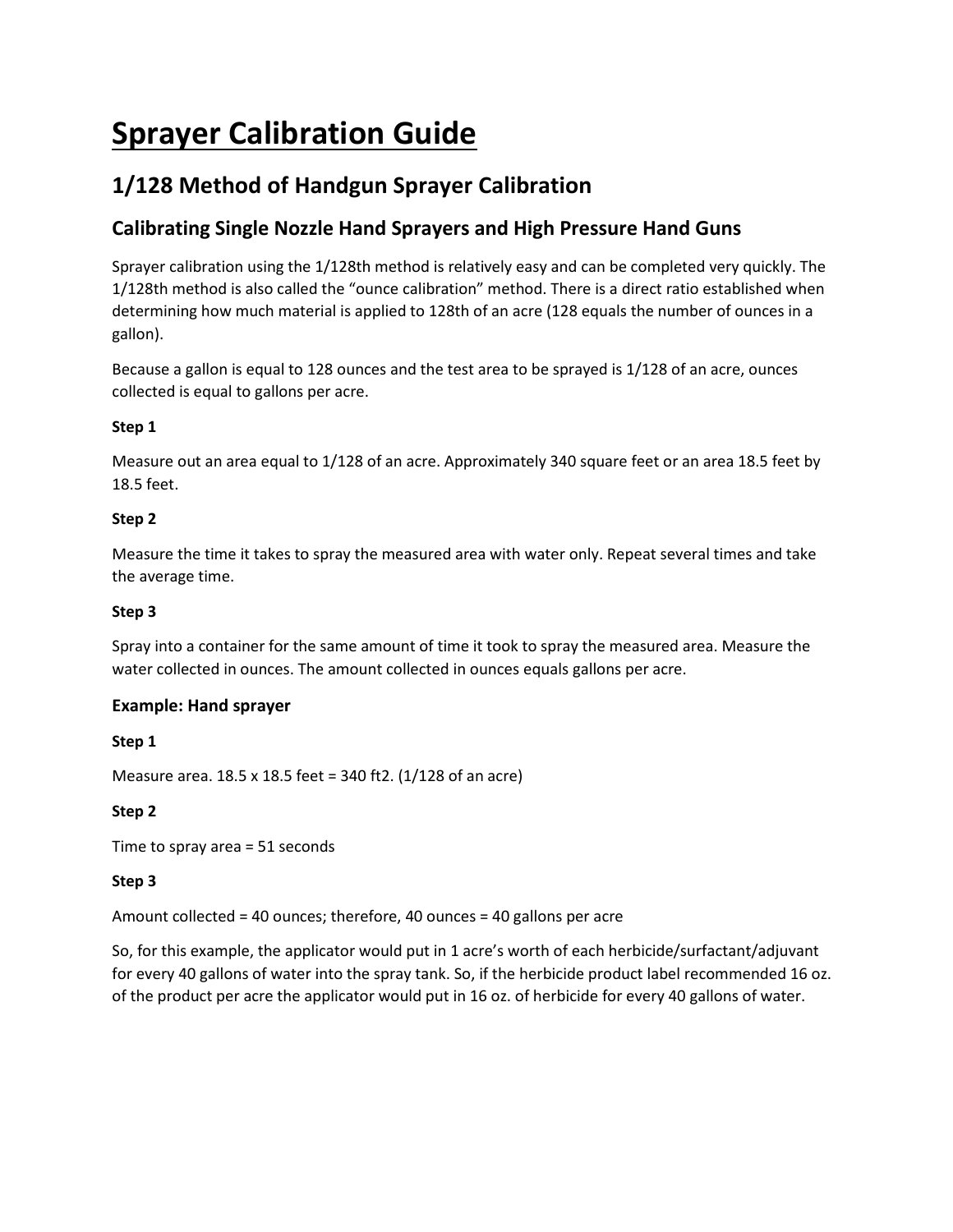# **Boom Sprayer Calibration**

### **Step 1**

Determine the swath width of the boom apparatus. To do this, fill the spray tank ¼ - ½ full of **water only** and turn the boom on to mark the spray pattern on the ground. Next, measure the width of the spray pattern marked on the ground with a tape measure.

### **Step 2**

Determine the size of the calibration area by multiplying the swath width by the length of the calibration area. A 150-200 ft. calibration area length is recommended, however shorter lengths will be sufficient if there are space restrictions. Measure and mark the calibration area lenght in an open area where the spray rig can be driven the length of it.

Example calibration area:

Swath width: 25 ft.

Calibration area Length: 200 ft.

## 25 ft.  $X$  200 ft. = 5,000 square ft. calibration area

### **Step 3**

Determine the driving speed at which the application will be made.

### **Step 4**

Time how long it takes to drive the length of the calibration area at the speed at which the application will be made.

### **Step 5**

Turn the boom sprayer apparatus on for the same amount of time it took to drive the length of the calibration area while collecting the water that is applied through the spray nozzles in a bucket. Multiple buckets will be needed for fixed booms with multiple nozzles.

### **Step 6**

Pour the water collected from the nozzles into a measuring cup and record the amount of water collected in fluid ounces.